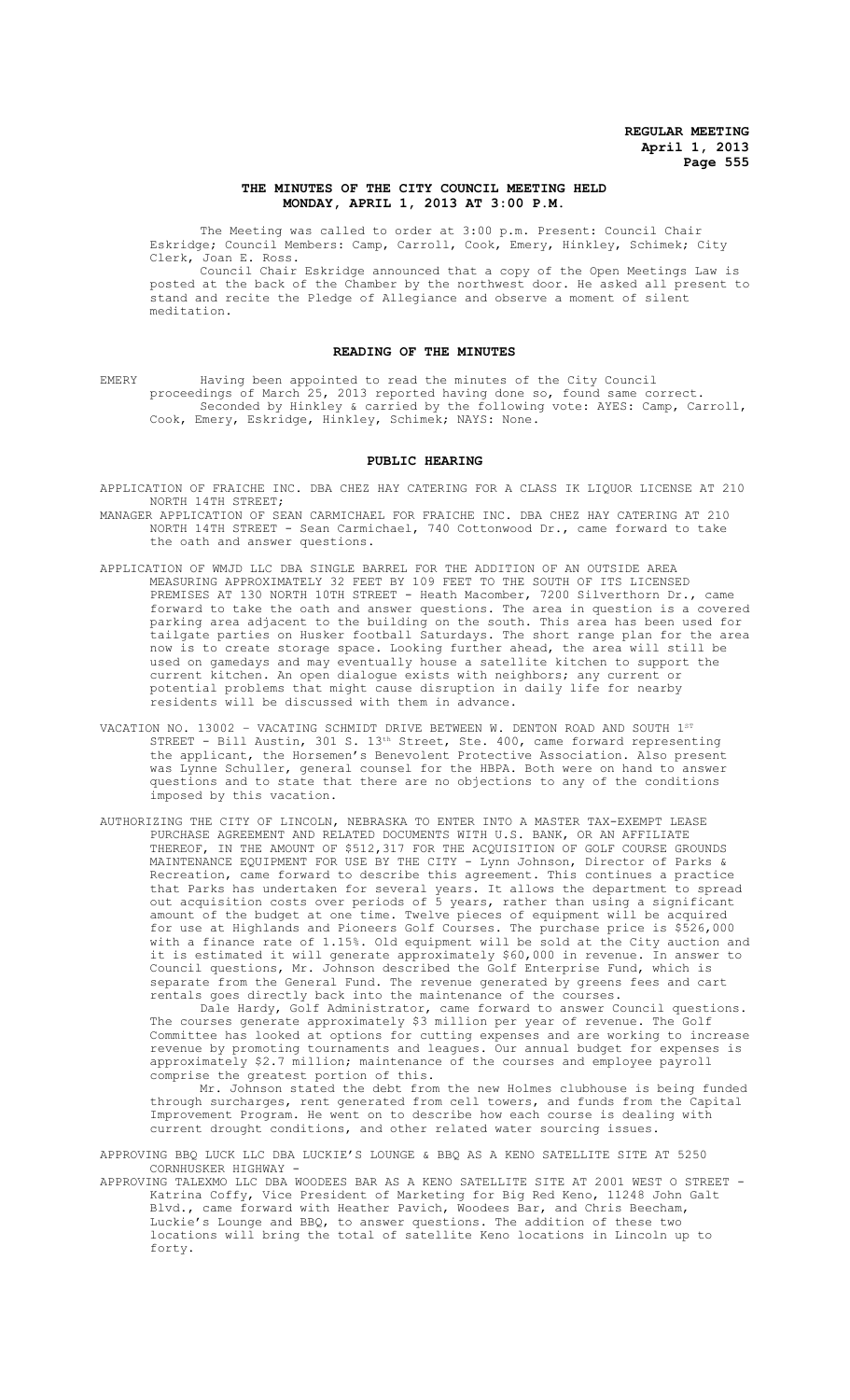# **COUNCIL ACTION**

#### **REPORTS OF CITY OFFICERS**

CLERK'S LETTER AND MAYOR'S APPROVAL OF RESOLUTIONS AND ORDINANCES PASSED BY THE CITY COUNCIL ON MARCH 18, 2013 - CLERK presented said report which was placed on file in the Office of the City Clerk. **(27-1)**

#### **PETITIONS & COMMUNICATIONS**

- SETTING THE HEARING DATE OF MONDAY, APRIL 15, 2013 AT 3:00 P.M. FOR THE MANAGER APPLICATION OF JAIME ESQUIVEL IN CONNECTION WITH BROTHERS EST. 1967 LOCATED 1339 O STREET - CLERK read the following resolution, introduced by Lloyd Hinkley, who moved its adoption:<br>A-87274 BE IT RESOLVE
- A-87274 BE IT RESOLVED by the City Council, of the City of Lincoln, that a hearing date is hereby set for Monday, April 15, 2013, at 3:00 p.m. or as soon thereafter as possible in the City Council Chambers, County-City Building, 555 S. 10th St., Lincoln, NE for the manager application of Jaime Esquivel in connection with Brothers Est. 1967 located at 1339 O Street.

If the Police Dept. is unable to complete the investigation by said time, a new hearing date will be set.

Introduced by Lloyd Hinkley Seconded by Carroll and carried by the following vote: AYES: Camp, Carroll, Cook, Emery, Eskridge, Hinkley, Schimek; NAYS: None.

- SETTING THE HEARING DATE OF MONDAY, APRIL 15, 2013 AT 3:00 P.M. FOR THE APPLICATION OF RENA, INC. DBA THE FOXY FOR A CLASS C LIQUOR LICENSE LOCATED AT 1823 O STREET - CLERK read the following resolution, introduced by Lloyd Hinkley, who moved its adoption:
- A-87275 BE IT RESOLVED by the City Council, of the City of Lincoln, that a hearing date is hereby set for Monday, April 15, 2013, at 3:00 p.m. or as soon thereafter as possible in the City Council Chambers, County-City Building, 555 S. 10th St., Lincoln, NE for the application of Rena, Inc. dba The Foxy for a Class C liquor license located at 1823 O Street.
	- If the Police Dept. is unable to complete the investigation by said time, a new hearing date will be set. Introduced by Lloyd Hinkley

Seconded by Carroll and carried by the following vote: AYES: Camp, Carroll, Cook, Emery, Eskridge, Hinkley, Schimek; NAYS: None.

PLACED ON FILE IN THE OFFICE OF THE CITY CLERK:

Administrative Amendment No. 13007 to Special Permit No. 1992A, Edenton Woods Community Unit Plan, approved by the Planning Director on March 20, 2013, requested by CASEYCO - Edenton Woods, LLC., to adjust the rear setback from 30 feet or 20% of the lot depth to 15 feet for Lots 1-23, Block 1, on property generally located near Ashbrook Dr. and Highway 2. Administrative Amendment No. 13012 to Pre-Existing Use Permit No. 29A, approved by the Planning Director on March 20, 2013, requested by Matthew Frauenshuh, to revise the site layout for a new 2,200 square feet commercial building, on property generally located at 7040 "O" St.

#### **MISCELLANEOUS REFERRALS - NONE**

#### **LIQUOR RESOLUTIONS**

APPLICATION OF FRAICHE INC. DBA CHEZ HAY CATERING FOR A CLASS IK LIQUOR LICENSE AT 210 NORTH 14TH STREET - CLERK read the following resolution, introduced by Jon Camp, who moved its adoption for approval:<br>A-87276 BE IT RESOLVED by the City Cou

BE IT RESOLVED by the City Council of the City of Lincoln, Nebraska: That after hearing duly had as required by law, consideration of the facts of this application, the Nebraska Liquor Control Act, and the pertinent City ordinances, the City Council recommends that the application of Fraiche Inc. dba Chez Hay Catering for a Class "IK" liquor license at 210 North 14th Street, Lincoln, Nebraska, for the license period ending April 30, 2014, be approved with the condition that:

1. Applicant must successfully complete the responsible beverage server training course required by Section 5.04.035 of the Lincoln Municipal Code within 30 days of approval of this resolution.

2. All employees must possess a valid Responsible Beverage Server/Seller Permit as required by Section 5.04.124 of the Lincoln Municipal Code.

3. The premises must comply in every respect with all city and state regulations.

The City Clerk is directed to transmit a copy of this resolution to the Nebraska Liquor Control Commission. Introduced by Jon Camp

Seconded by Hinkley and carried by the following vote: AYES: Camp, Carroll, Cook, Emery, Eskridge, Hinkley, Schimek; NAYS: None.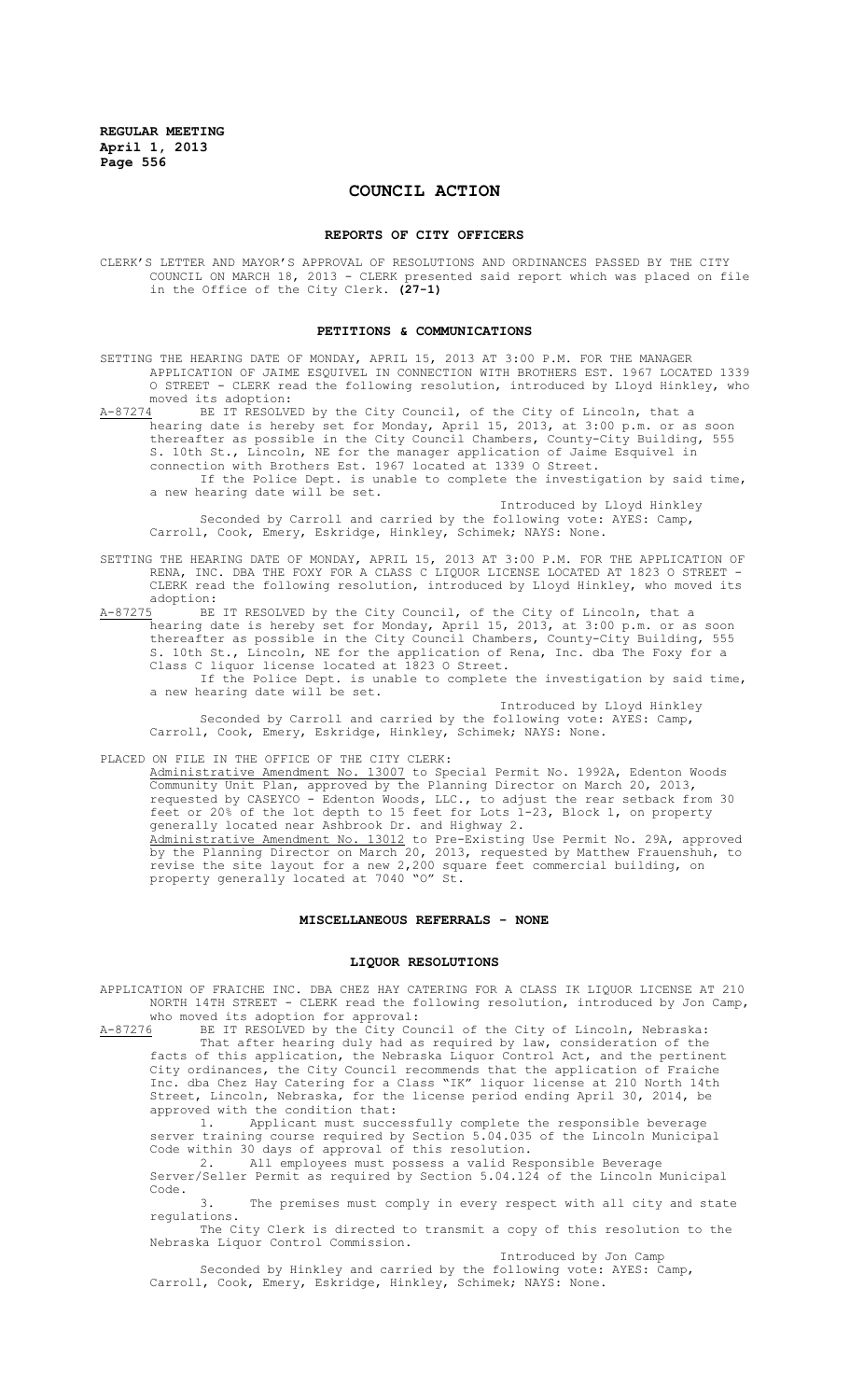MANAGER APPLICATION OF SEAN CARMICHAEL FOR FRAICHE INC. DBA CHEZ HAY CATERING AT 210 NORTH 14TH STREET - CLERK read the following resolution, introduced by Jon Camp,

who moved its adoption for approval:<br>A-87277 WHEREAS, Fraiche Inc. dba Chez WHEREAS, Fraiche Inc. dba Chez Hay Catering located at 210 North 14<sup>th</sup>

Street, Lincoln, Nebraska has been approved for a Retail Class "IK" liquor license, and now requests that Sean Carmichael be named manager;

WHEREAS, Sean Carmichael appears to be a fit and proper person to manage said business.

NOW, THEREFORE, BE IT RESOLVED by the City Council of the City of Lincoln, Nebraska:

That after hearing duly had as required by law, consideration of the facts of this application, the Nebraska Liquor Control Act, and the pertinent City ordinances, the City Council recommends that Sean Carmichael be approved as manager of this business for said licensee. The City Clerk is directed to transmit a copy of this resolution to the Nebraska Liquor Control Commission. Introduced by Jon Camp

Seconded by Hinkley and carried by the following vote: AYES: Camp, Carroll, Cook, Emery, Eskridge, Hinkley, Schimek; NAYS: None.

APPLICATION OF WMJD LLC DBA SINGLE BARREL FOR THE ADDITION OF AN OUTSIDE AREA MEASURING APPROXIMATELY 32 FEET BY 109 FEET TO THE SOUTH OF ITS LICENSED PREMISES AT 130 NORTH 10TH STREET - CLERK read the following resolution, introduced by Jon Camp, who moved its adoption for approval:

A-87278 BE IT RESOLVED by the City Council of the City of Lincoln, Nebraska: That after hearing duly had as required by law, consideration of the

facts of this application, the Nebraska Liquor Control Act, and the pertinent City ordinances, the City Council recommends that the application of WMJD LLC dba Single Barrel to expand its licensed premises by the addition of an outside area measuring approximately 32 feet by 109 feet to the south of the presently licensed premises located at 130 North 10th Street, Lincoln, Nebraska, be approved with the condition that the premises complies in every respect with all City and State regulations, specifically the Smoking Regulation Act and the Nebraska Clean Indoor Air Act.

BE IT FURTHER RESOLVED that the City Clerk is directed to transmit a copy of this resolution to the Nebraska Liquor Control Commission.

Introduced by Jon Camp Seconded by Hinkley and carried by the following vote: AYES: Camp, Carroll, Cook, Emery, Eskridge, Hinkley, Schimek; NAYS: None.

# **ORDINANCES - 2ND READING & RELATED RESOLUTIONS (as required)**

VACATION NO. 13002 - VACATING SCHMIDT DRIVE BETWEEN W. DENTON ROAD AND SOUTH  $1^{\mathsf{ST}}$ STREET - CLERK read an ordinance, introduced by Doug Emery, vacating Schmidt Drive between W. Denton Road and South 1st Street and retaining title thereto in the City of Lincoln, Lancaster County, Nebraska, the second time.

AUTHORIZING THE CITY OF LINCOLN, NEBRASKA TO ENTER INTO A MASTER TAX-EXEMPT LEASE PURCHASE AGREEMENT AND RELATED DOCUMENTS WITH U.S. BANK, OR AN AFFILIATE THEREOF, IN THE AMOUNT OF \$512,317 FOR THE ACQUISITION OF GOLF COURSE GROUNDS MAINTENANCE EQUIPMENT FOR USE BY THE CITY - CLERK read and ordinance, introduced by Doug Emery, an ordinance of the City of Lincoln, Nebraska authorizing and approving a master tax-exempt lease/purchase agreement and property schedule no. 1 with U.S. Bankcorp Government Leasing and Finance, Inc. And a related escrow agreement for maintenance equipment in the amount of \$512,317.00; and related matters, the second time.

### **PUBLIC HEARING - RESOLUTIONS**

APPROVING BBQ LUCK LLC DBA LUCKIE'S LOUNGE & BBQ AS A KENO SATELLITE SITE AT 5250 CORNHUSKER HIGHWAY - CLERK read the following resolution, introduced by Doug Emery, who moved its adoption:

A-87279 WHEREAS, the City of Lincoln and the County of Lancaster, Nebraska have entered into an Interlocal Agreement for the purpose of providing for a joint City-County keno lottery; and

WHEREAS, the City has entered into a contract for the operation of a keno type lottery with EHPV Lottery Services, LLC, a Nebraska limited liability company; and

.<br>WHEREAS, Section 5 of the Interlocal Agreement and Section 3(b) of the Keno Contract grant the City the authority to approve all satellite locations within the corporate limits of Lincoln; and

WHEREAS, all requirements under the Interlocal Agreement and the Keno Contract governing the establishment and location of keno satellite sites have been met.

NOW, THEREFORE, BE IT RESOLVED by the City Council of the City of Lincoln, Nebraska that a keno satellite site is hereby authorized at the location of BBQ Luck LLC dba Luckie's Lounge & BBQ, 5250 Cornhusker Highway, Lincoln, NE 68504.

The City Clerk is directed to return an executed copy of this Resolution to Luckie's Lounge & BBQ.

Introduced by Doug Emery

Seconded by Carroll and carried by the following vote: AYES: Camp, Carroll, Cook, Emery, Eskridge, Hinkley, Schimek; NAYS: None.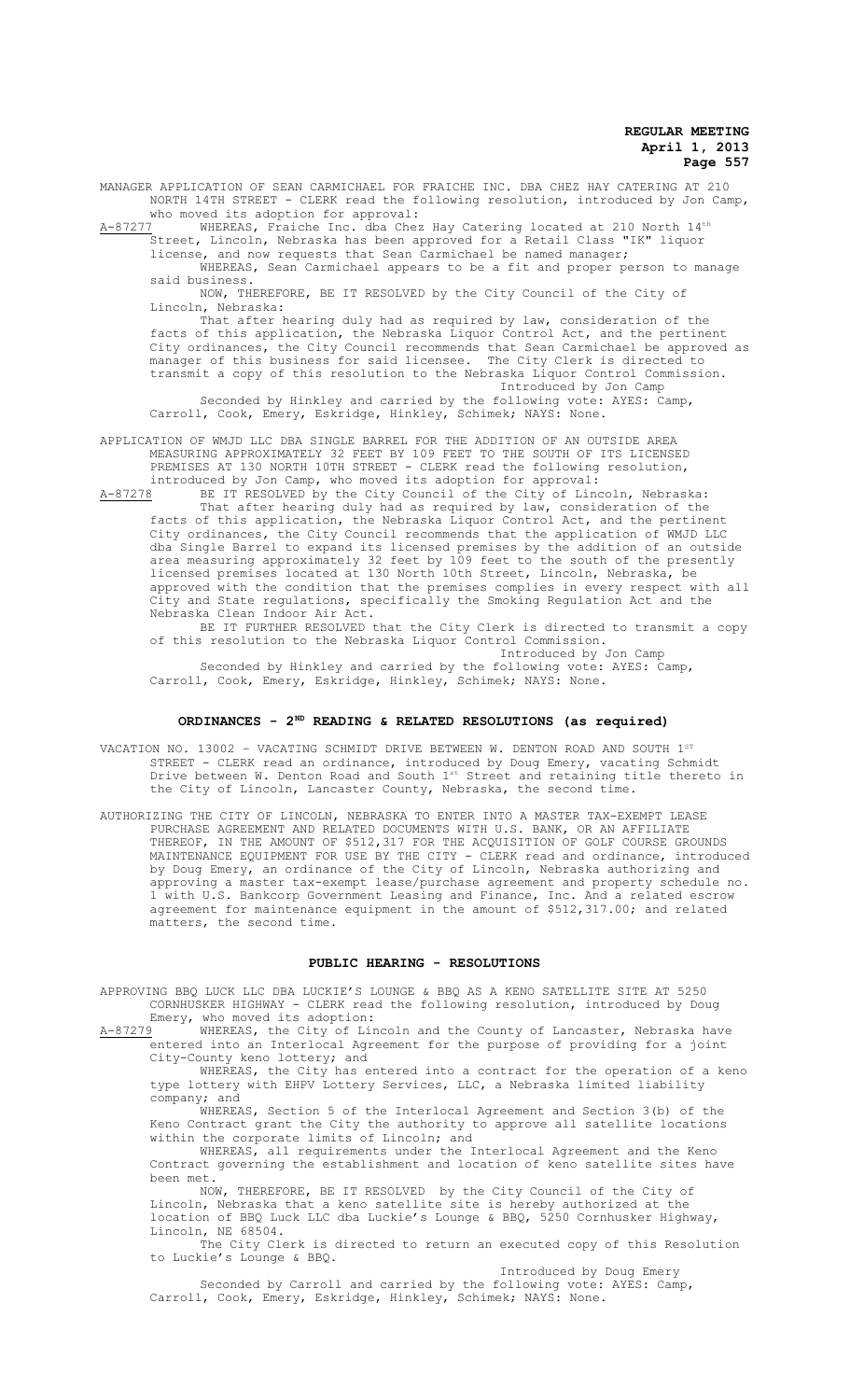APPROVING TALEXMO LLC DBA WOODEES BAR AS A KENO SATELLITE SITE AT 2001 WEST O STREET - CLERK read the following resolution, introduced by Doug Emery, who moved its

adoption:<br>A-87280 WHI WHEREAS, the City of Lincoln and the County of Lancaster, Nebraska have entered into an Interlocal Agreement for the purpose of providing for a joint City-County keno lottery; and

WHEREAS, the City has entered into a contract for the operation of a keno type lottery with EHPV Lottery Services, LLC, a Nebraska limited liability company; and

WHEREAS, Section 5 of the Interlocal Agreement and Section 3(b) of the Keno Contract grant the City the authority to approve all satellite locations within the corporate limits of Lincoln; and

WHEREAS, all requirements under the Interlocal Agreement and the Keno Contract governing the establishment and location of keno satellite sites have been met.

NOW, THEREFORE, BE IT RESOLVED by the City Council of the City of Lincoln, Nebraska that a keno satellite site is hereby authorized at the location of Talexmo LLC dba Woodees Bar, 2001 West O Street, Lincoln, NE 68528.

The City Clerk is directed to return an executed copy of this Resolution to Woodees Bar. Introduced by Doug Emery

Seconded by Carroll and carried by the following vote: AYES: Camp, Carroll, Cook, Emery, Eskridge, Hinkley, Schimek; NAYS: None.

ACCEPTING THE REPORT OF NEW AND PENDING CLAIMS AGAINST THE CITY AND APPROVING DISPOSITION OF CLAIMS SET FORTH FOR THE PERIOD OF MARCH 1 - 15, 2013 - CLERK

read the following resolution, introduced by Doug Emery, who moved its adoption: A-87281 BE IT RESOLVED by the City Council of the City of Lincoln, Nebraska: That the claims listed in the attached report, marked as Exhibit "A",

dated March 18, 2013, of various new and pending tort claims filed against the City of Lincoln with the Office of the City Attorney or the Office of the City Clerk, as well as claims which have been disposed of, are hereby received as required by Neb. Rev. Stat. § 13-905 (Reissue 1997). The dispositions of claims by the Office of the City Attorney, as shown by the attached report, are hereby approved:

| DENIED CLAIMS      |          | ALLOWED/SETTLED CLAIMS |  |
|--------------------|----------|------------------------|--|
| Mira & Enes Sljivo | \$260.00 | Travis Smith \$768.38  |  |
| Annette Crosier    | 35.67    |                        |  |
| Zamova Stitcher    | 99.18    |                        |  |

The City Attorney is hereby directed to mail to the various claimants listed herein a copy of this resolution which shows the final disposition of their claim.

Introduced by Doug Emery Seconded by Carroll and carried by the following vote: AYES: Camp, Carroll, Cook, Emery, Eskridge, Hinkley, Schimek; NAYS: None.

### ORDINANCE - 3<sup>RD</sup> READING & RELATED RESOLUTIONS (as required)

ANNEXATION 12002 - AMENDING THE LINCOLN CORPORATE LIMITS MAP BY ANNEXING APPROXIMATELY 25 ACRES GENERALLY LOCATED SOUTHEAST OF SOUTH 70TH STREET AND YANKEE HILL ROAD. (RELATED ITEMS: 13-43, 13-44) (ACTION DATE: 4/1/13) - CLERK read an ordinance, introduced by Jonathan Cook, amending the Lincoln Corporate Limits Map by annexing approximately 25 acres generally located southeast of South 70th Street<br>and Yankee Hill Road, the third time. and Yankee Hill Road, COOK Moved to pass the ordinance as read.

Seconded by Carroll and carried by the following vote: AYES: Camp, Carroll, Cook, Emery, Eskridge, Hinkley, Schimek; NAYS: None. The ordinance, being numbered **#19862**, is recorded in Ordinance Book #28, Page .

CHANGE OF ZONE 05068C - APPLICATION OF R.C. KRUEGER DEVELOPMENT TO AMEND THE WOODLANDS AT YANKEE HILL PLANNED UNIT DEVELOPMENT; FOR A CHANGE OF ZONE FROM AG AGRICULTURE DISTRICT TO R-3 RESIDENTIAL PUD DISTRICT; FOR EXPANSION OF THE AREA OF THE PUD BY APPROXIMATELY 25 ACRES GENERALLY LOCATED SOUTHEAST OF SOUTH 70TH STREET AND YANKEE HILL ROAD; FOR A PLANNED UNIT DEVELOPMENT DISTRICT DESIGNATION; FOR APPROVAL OF A REVISED DEVELOPMENT PLAN FOR CERTAIN MODIFICATIONS TO THE ZONING AND LAND SUBDIVISION ORDINANCE; AND TO ALLOW AN ADDITIONAL 60 LOTS FOR RESIDENTIAL DWELLING UNITS IN THE UNDERLYING R-3 RESIDENTIAL ZONED AREA. (RELATED ITEMS: 13-43, 13-44) (ACTION DATE: 4/1/13) - CLERK read an ordinance, introduced by Jonathan Cook, being the application of R.C. Krueger Development to amend The Woodlands at Yankee Hill Planned Unit Development; for a change of zone from AG Agriculture District to R-3 Residential PUD District; for expansion of the area of the PUD by approximately 25 acres generally located southeast of South 70th Street and Yankee Hill Road; for a Planned Unit Development district designation; for approval of a revised development plan for certain modifications to the Zoning and Land Subdivision Ordinance; and to allow an additional 60 lots for residential dwelling units in the underlying R-3 Residential zoned area, the third time. COOK Moved to pass the ordinance as read.

Seconded by Carroll and carried by the following vote: AYES: Camp, Carroll, Cook, Emery, Eskridge, Hinkley, Schimek; NAYS: None. The ordinance, being numbered **#19863**, is recorded in Ordinance Book #28, Page .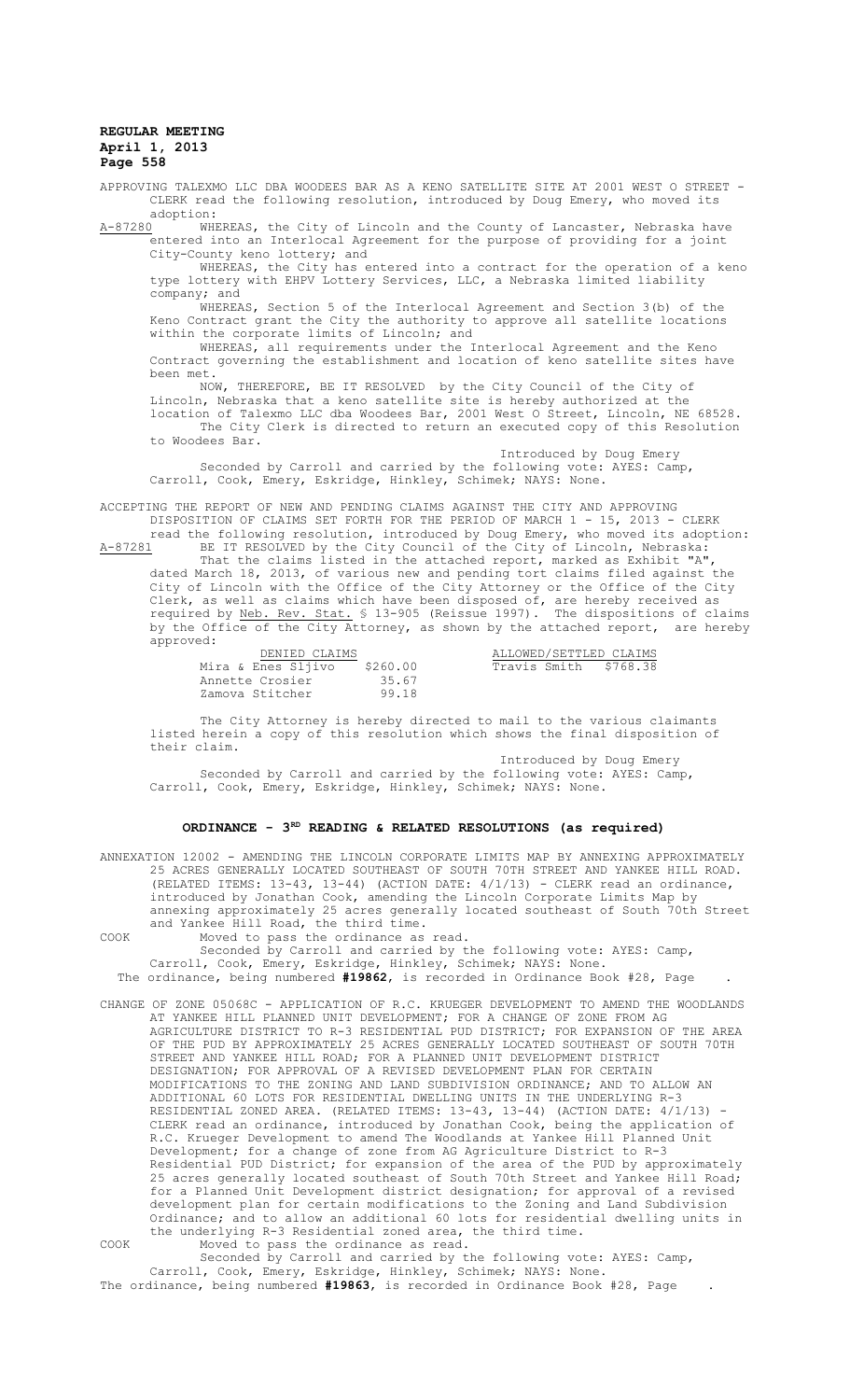### **ORDINANCES - 1ST READING & RELATED RESOLUTIONS (as required)**

- APPROVING A CONTRACT BETWEEN THE CITY AND LINCOLN HAYMARKET DEVELOPMENT CORP. TO OPERATE AND REGULATE A SATURDAY PUBLIC MARKET IN THE HAYMARKET AREA, 7TH STREET FROM P TO Q STREETS AND P STREET FROM 7TH TO 8TH STREETS FROM MAY 4, 2013 THROUGH OCTOBER 12, 2013 AND ON 8TH STREET FROM P TO Q STREETS FROM MAY 4, 2013 THROUGH AUGUST 24, 2013 - CLERK read an ordinance, introduced by Lloyd Hinkley, accepting and approving the Contract between the City of Lincoln, Nebraska, a municipal corporation, and the Lincoln Haymarket Development Corporation for establishment and regulation of a Saturday public market in the Haymarket area,  $7<sup>th</sup>$  Street from P to Q Streets and P Street from  $7<sup>th</sup>$  to  $8<sup>th</sup>$  Streets, from May 4, 2013 through October 12, 2013, and on  $8<sup>th</sup>$  Street from P to Q Street from May 4, 2013 through August 24, 2013, and authorizing the Mayor to sign such Contract on behalf of the City, the first time.
- TEXT CHANGE 13003 AMENDING TITLE 27 OF THE LINCOLN MUNICIPAL CODE RELATING TO ZONING BY AMENDING SECTIONS 27.52.010, 27.52.020, 27.53.010, AND 27.53.020 TO ADOPT THE FLOOD INSURANCE RATE MAP (FIRM) FOR LANCASTER COUNTY NEBRASKA AND INCORPORATED AREAS REVISED APRIL 16, 2013 AND THE FLOOD INSURANCE STUDY (FIS) FOR LANCASTER COUNTY, NEBRASKA AND INCORPORATED AREAS REVISED APRIL 16, 2013, AS REQUIRED BY THE FEDERAL EMERGENCY MANAGEMENT AGENCY. (RELATED ITEMS 13-47, 13-48) - CLERK read an ordinance, introduced by Lloyd Hinkley, amending Title 27 of the Lincoln Municipal Code relating to Zoning by amending Sections 27.52.010, 27.52.020, 27.53.010, and 27.53.020 to adopt the Flood Insurance Rate Map (FIRM) for Lancaster County Nebraska and Incorporated Areas Revised April 16, 2013 and the Flood Insurance Study (FIS) for Lancaster County, Nebraska and Incorporated Areas Revised April 16, 2013, as required by the Federal Emergency Management Agency; and repealing Sections 27.52.010, 27.52.020, 27.53.010, and 27.53.020 of the Lincoln Municipal Code as hitherto existing, the first time.
- TEXT CHANGE 13004 AMENDING TITLE 26 OF THE LINCOLN MUNICIPAL CODE RELATING TO LAND SUBDIVISION BY AMENDING SECTIONS 26.24.010 AND 26.25.010 TO ADOPT THE FLOOD INSURANCE RATE MAP (FIRM) FOR LANCASTER COUNTY, NEBRASKA AND INCORPORATED AREAS REVISED APRIL 16, 2013 AND THE FLOOD INSURANCE STUDY FOR LANCASTER COUNTY, NEBRASKA AND INCORPORATED AREAS REVISED APRIL 16, 2013, AS REQUIRED BY THE FEDERAL EMERGENCY MANAGEMENT AGENCY. (RELATED ITEMS 13-47, 13-48) CLERK read an ordinance, introduced by Lloyd Hinkley, amending Title 26 of the Lincoln Municipal Code relating to Land Subdivision by amending Sections 26.24.010 and 26.25.010 to adopt the Flood Insurance Rate Map (FIRM) for Lancaster County, Nebraska and Incorporated Areas Revised April 16, 2013 and the Flood Insurance Study for Lancaster County, Nebraska and Incorporated Areas Revised April 16, 2013, as required by the Federal Emergency Management Agency; and repealing Sections 26.24.010 and 26.25.010 of the Lincoln Municipal Code as hitherto existing, the first time.
- CHANGE OF ZONE 12028 APPLICATION OF PARK RIDGE APARTMENTS TOO, LLC FOR A CHANGE OF ZONE FROM R-2 RESIDENTIAL DISTRICT TO R-4 RESIDENTIAL DISTRICT ON PROPERTY GENERALLY LOCATED AT WEST C STREET AND SOUTH FOLSOM STREET - CLERK read an ordinance, introduced by Lloyd Hinkley, amending the Lincoln Zoning District Maps adopted by reference and made a part of Title 27 of the Lincoln Municipal Code, pursuant to Section 27.05.020 of the Lincoln Municipal Code, by changing the boundaries of the districts established and shown thereon, the first time.
- CHANGE OF ZONE 13004 APPLICATION OF TDP PHASE ONE, LLC FOR A CHANGE OF ZONE FROM B-4 LINCOLN CENTER BUSINESS DISTRICT TO B-4 LINCOLN CENTER BUSINESS DISTRICT WITH A SPECIAL SIGN DISTRICT DESIGNATION KNOWN AS "THE RAILYARD SPECIAL SIGN DISTRICT" ON PROPERTY GENERALLY LOCATED AT NORTH 7TH STREET AND Q STREET - CLERK read an ordinance, introduced by Lloyd Hinkley, designating certain property bounded by N. 7<sup>th</sup> Street on the east, R Street on the north, Canopy Street on the west and Q Street on the south (known as the "Railyard"), as a Special Sign District in accordance with the provisions of Section 27.69.300 of the Lincoln Municipal Code and adopting special criteria for signs in said district, the first time.

# **RESOLUTIONS - 1ST READING - ADVANCE NOTICE**

- APPROVING A SERVICE AGREEMENT BETWEEN THE CITY OF LINCOLN ON BEHALF OF THE LINCOLN-LANCASTER COUNTY HEALTH DEPARTMENT AND THE UNIVERSITY OF NEBRASKA-LINCOLN TO PROVIDE PRACTICUM OR SHADOWING EXPERIENCES FOR STUDENTS AT THE HEALTH DEPARTMENT IN THE WIC, HEALTH PROMOTION AND EARLY CHILDHOOD SPECIAL EDUCATION PROGRAMS FOR A TERM OF JANUARY 1, 2013 THROUGH DECEMBER 31, 2014. (REQUEST P.H. ON 4/8/13 CONSENT AGENDA).
- APPROVING AN INTER-GOVERNMENTAL AGREEMENT BETWEEN THE NEBRASKA DEPARTMENT OF ENVIRONMENTAL QUALITY (NDEQ) AND THE CITY OF LINCOLN REGARDING THE IMPLEMENTATION OF THE SECTION 319 PROJECT ENTITLED "LINCOLN CHILDREN'S ZOO WATER QUALITY EDUCATION PROJECT."
- APPROVING AN INTER-GOVERNMENTAL AGREEMENT BETWEEN THE NEBRASKA DEPARTMENT OF ENVIRONMENTAL QUALITY (NDEQ) AND THE CITY OF LINCOLN REGARDING THE IMPLEMENTATION OF THE SECTION 319 PROJECT ENTITLED "ANTELOPE CREEK WATER QUALITY PROJECTS AND PROGRAMS."